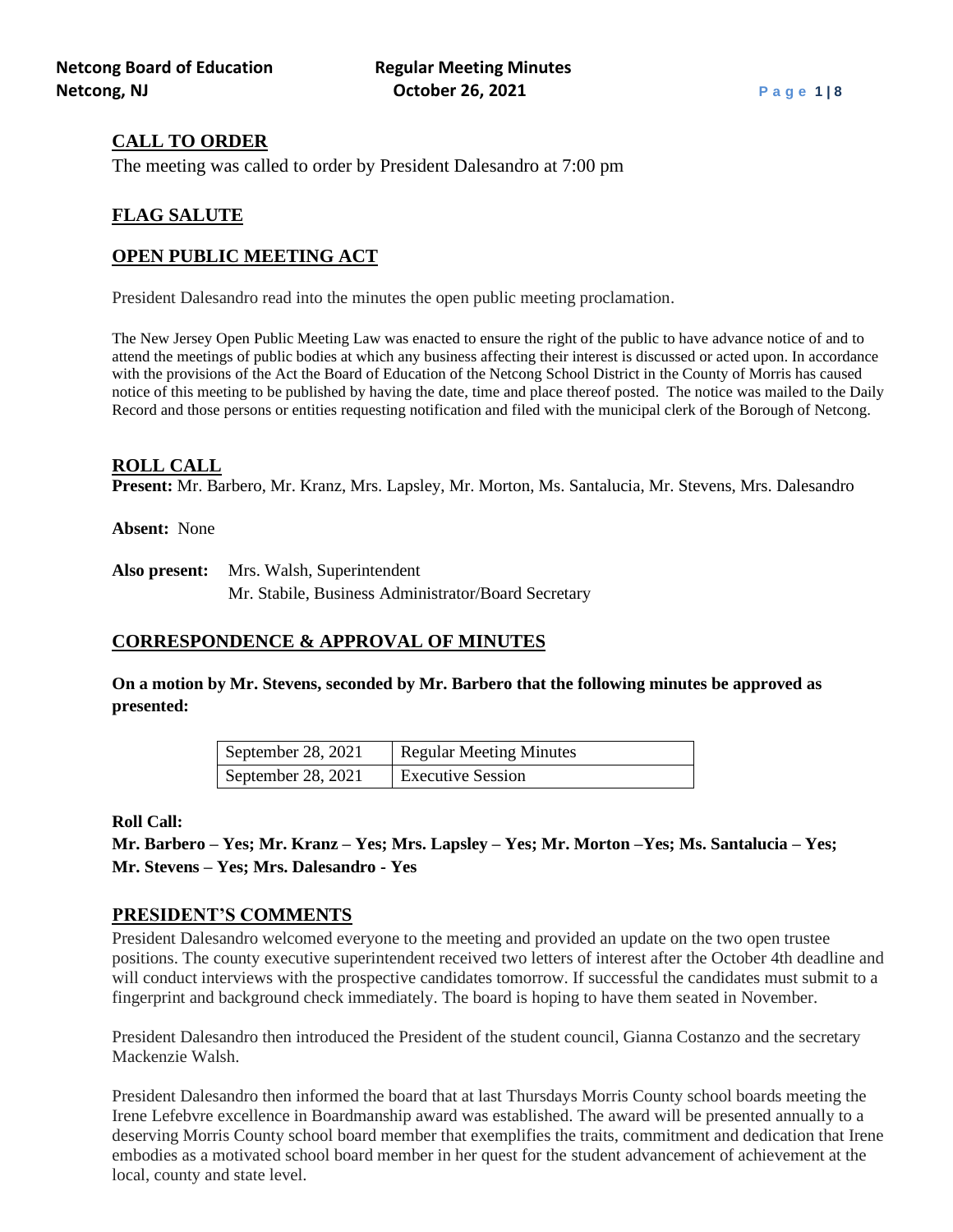President Dalesandro then introduced Frank from Solutions Architecture who gave a presentation on the proposed music room upgrades.

Next presentation was from Mark Fiedorczyk who gave an update on the Access for English Language Learners and Dynamic Learning Map Assessment

## **SUPERINTENDENT'S COMMENTS**

 Fire Drill was conducted on October 20, 2021 at 8:55 am with a duration of 10 minutes Thanked the PTA and others for the Trunk -n- Treat School Boards workshop is this week Annual Halloween parade is this Friday Teacher/Parent conferences are next week Teachers Convention is also next week.

# **SCHOOL BUSINESS ADMINISTRATOR / BOARD SECRETARY COMMENTS**

Items on tonight's agenda Roof leak in the gym The driver from Cream O Land decided to drive across the wet grass and sunk his truck up to the axles and had to get it towed out.

# **HEARING OF CITIZENS ON AGENDA ITEMS ONLY**

# **On a motion by Mr. Morton, seconded by Mr. Kranz to open the hearing of citizens on agenda items only. Approved by voice vote. All in favor.**

*Public is invited to address the Board with any questions, comments or concerns. The Board requests that the individual address the Board, giving name and address, and asks that all remarks be directed to the Chair. The public portion shall be limited to thirty minutes with a five-minute time limit on each participant. The Board wishes to remind all attendees at its meeting that while it subscribed without reservation to the principle of keeping the public completely informed, by policy it cannot allow public discussion of personnel matters. If a matter concerning the staff of the Netcong Public School is of interest or concern, the matter would be referred to the Superintendent or the Board of Education, either by telephone or letter.*

#### **No one wishing to be heard.**

**On a motion by Mr. Stevens, seconded by Mr. Barbero to close the hearing of citizens on agenda items only. Approved by voice vote. All in favor.**

**OLD BUSINESS NONE**

## **COMMITTEE REPORTS**

## ➢ **Governance, Policy and Finance**

**Mrs. Walsh gave the committee report**

**On a motion by Mr. Morton, seconded by Mr. Stevens that resolutions #1-12 be approved as presented:**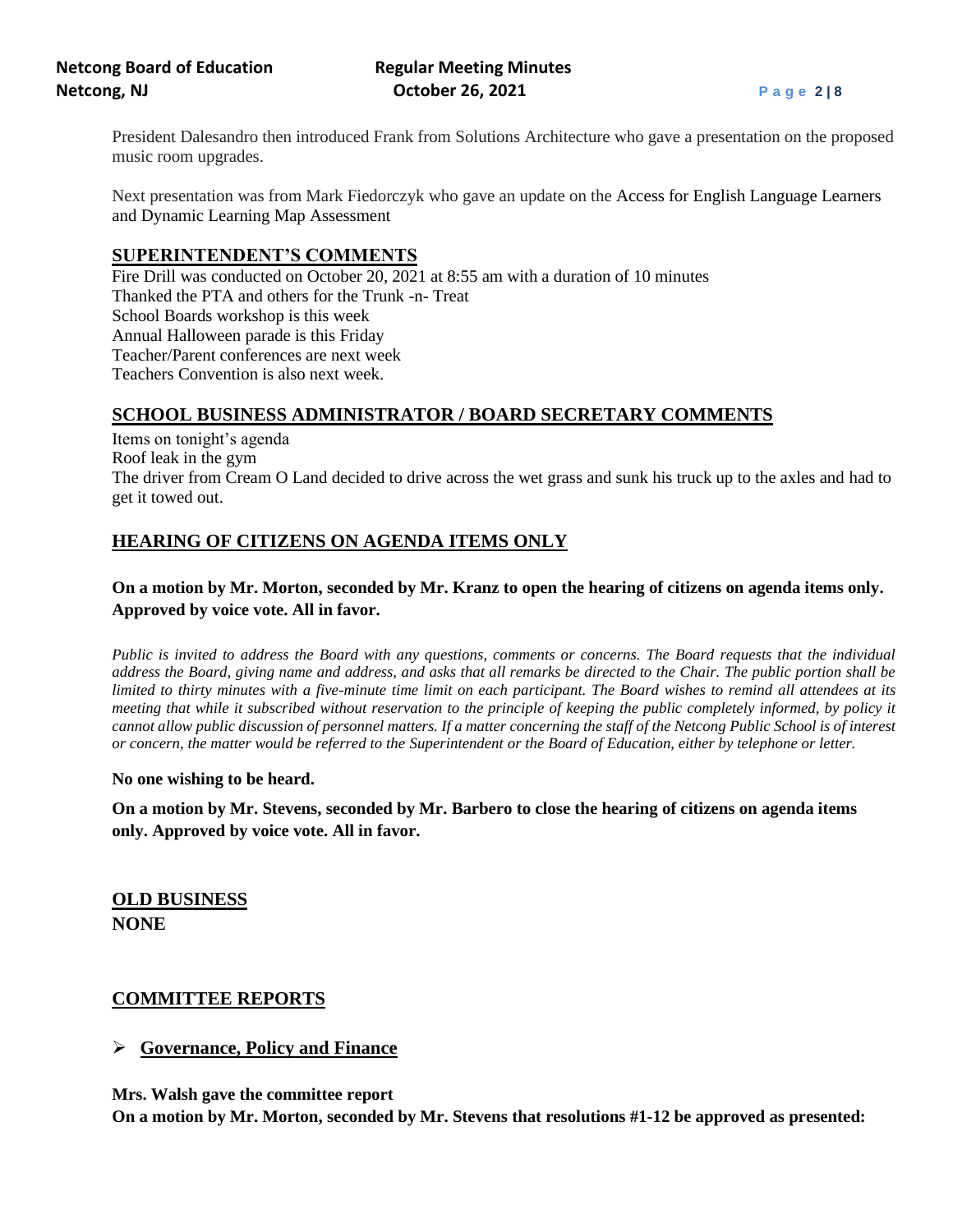- 1. Be it resolved that the Netcong Board of Education, upon the recommendation of the Superintendent, hereby approves the September 30, 2021 payroll in the amount of \$179,849.65
- 2. Be it resolved that the Netcong Board of Education, upon the recommendation of the Superintendent,

hereby approves the October 15, 2021 payroll in the amount of \$179,895.38

- 3. Be it resolved that the Netcong Board of Education, upon the recommendation of the Superintendent, hereby approves the bills list from September 28, 2021 through October 26, 2021 in the amount of \$630,546.24
- 4. Be it resolved that the Netcong Board of Education, upon the recommendation of the Superintendent, hereby approves the FIRST READING of the following Policies and/or Regulations:

| <b>Policy/Regulations</b> | #       | <b>Title</b>                                   | <b>Type</b> |
|---------------------------|---------|------------------------------------------------|-------------|
| a. Policy                 | 1648.14 | Safety Plan for Healthcare Settings in         | <b>New</b>  |
|                           |         | School Buildings - Covid-19 (M)                |             |
| a. Policy                 | 2425    | <b>Emergency Virtual or Remote Instruction</b> | <b>New</b>  |
|                           |         | Program $(M)$                                  |             |
| a. Policy & Regulation    | 5751    | Sexual Harassment of Students (M)              | Revised     |

5. Be it resolved that the Netcong Board of Education, upon the recommendation of the Superintendent, hereby approves the SECOND READING of the following Policies and/or Regulations:

| <b>Policy/Regulations</b> | Title                                 | <b>Type</b> |
|---------------------------|---------------------------------------|-------------|
| a. Policy                 | 1648.13   School Employee Vaccination | <b>New</b>  |
|                           | Requirements (M)                      |             |

6. Be it resolved that the Netcong Board of Education, upon the recommendation of the Superintendent, hereby approves the following fundraisers:

| Class/Club/Team/ | <b>Dates</b> | <b>Description</b>  | <b>Funds Used</b> | <b>Advisor/Teacher</b> |
|------------------|--------------|---------------------|-------------------|------------------------|
| Group            |              |                     | <b>For</b>        |                        |
| a. Corner Coffee | $9/1/21 -$   | Coffee shop         | Field trips       | <b>AnnMarie Evans</b>  |
| Shop             | 6/30/22      | selling drinks,     | and               |                        |
|                  |              | snacks & baked      | charitable        |                        |
|                  |              | goods to staff      | donations         |                        |
| b. Corner Coffee | $11/29/21$ - | <b>Holiday Gift</b> | Life Skills       | <b>AnnMarie Evans</b>  |
| Shop             | 12/17/21     | Wrapping            | trips             |                        |

7. Be it resolved that the Netcong Board of Education, upon the recommendation of the Superintendent, hereby approves a Food Collection to be conducted by Mrs. Evans' class, October 27, 2021 – November 11, 2021. The donated ítems will be delivered to St. Michael's RC Church Food Pantry.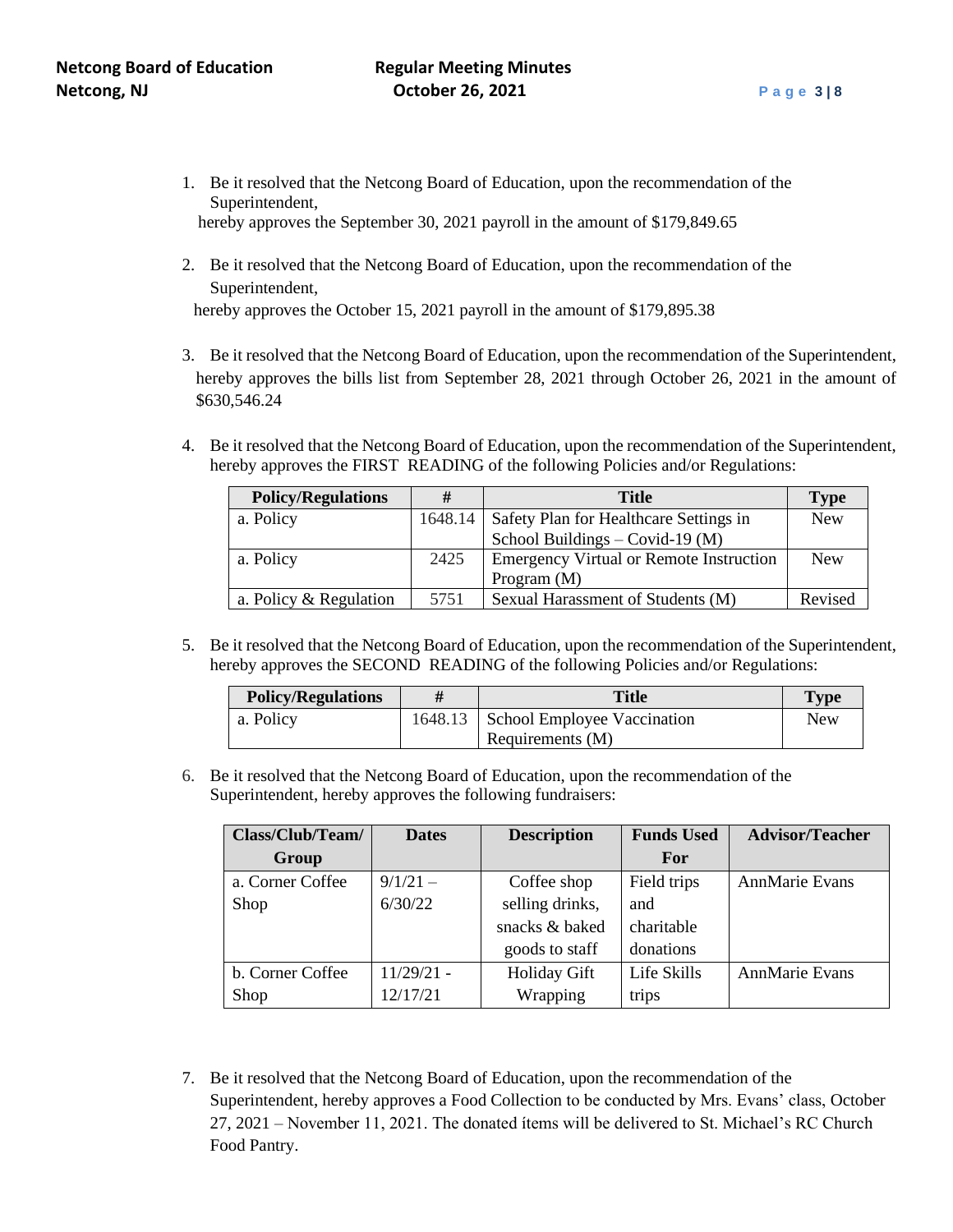- 8. Be it resolved that the Netcong Board of Education, upon the recommendation of the Superintendent, hereby approves the interlocal nursing services agreement between Byram Township Board of Education, Netcong Board of Education, Lenape Valley Regional High School Board of Education and Stanhope Board of Education through June 30, 2022.
- 9. Be it resolved that the Netcong Board of Education, upon the recommendation of the Superintendent, hereby accepts the following July 31, 2021 Financial Reports. The Board Secretary's monthly certification, as attached, pursuant to N.J.A.C. 6:20-2.12(d) that as of July 31, 2021 no line item account has encumbrances and expenditures, which in total exceed the line item appropriation in violation of N.J.S.A. 18A-22-8 and 18A-22-8.1. Pursuant to N.J.A.C. 6A:23A-16.10 the Netcong Board of Education, after review of the Board Secretary's and Treasurer's monthly financial reports certify that as of July 31, 2021 and upon consultation with the appropriate district officials, to the best of our knowledge, no major account or fund has been over expended in violation of N.J.A.C. 6A:23-2.2 and that sufficient funds are available to meet the district's financial obligations for the remainder of the fiscal year.
- 10. Be it resolved that the Netcong Board of Education, upon the recommendation of the Superintendent, hereby approves the Transfers Reports for the month of July 2021.
- 11. Be it resolved that the Netcong Board of Education, upon the recommendation of the Superintendent, hereby approves the following resolution:

#### **RESOLUTION AWARDING CONTRACT FOR TIER 3 INTERVENTION SERVICES**

WHEREAS, the Netcong Board of Education ("Board") requires the services of licensed professional to provide counseling services to pupils; and

WHEREAS, Sage Thrive, Inc. has proposed to provide clinical professionals, including, Licensed Clinical Social Workers, Licensed Professional Counselors, Licensed Associate Counselors and/or Licensed Social Workers to provide the counseling services to pupils, at the rate of \$150.00 per hour; and

WHEREAS, the treatment plan per student would be approximately two to three sessions each week for eight to ten weeks; and

WHEREAS, the provided services will be funded through the NJTSS Mental Health Support Staffing Grant of the Coronavirus Response and Supplemental Appropriations Act of 2021 (CRRSA), Elementary and Secondary School Emergency Relief Fund (ESSER III) Grant; and

WHEREAS, the counseling services constitute professional services pursuant to N.J.S.A. 18A:18A-5a(1); and

THEREFORE, BE IT RESOLVED that the Board hereby awards the Tier 3 Intervention Services contract to Sage Thrive, Inc. for the October 15, 2021 through June 30, 2022 period at a cost not to exceed \$25,000.00; and

BE IT FURTHER RESOLVED that the Board authorizes the Business Administrator to execute the agreement between the Board and Sage Thrive, Inc., subject to attorney review.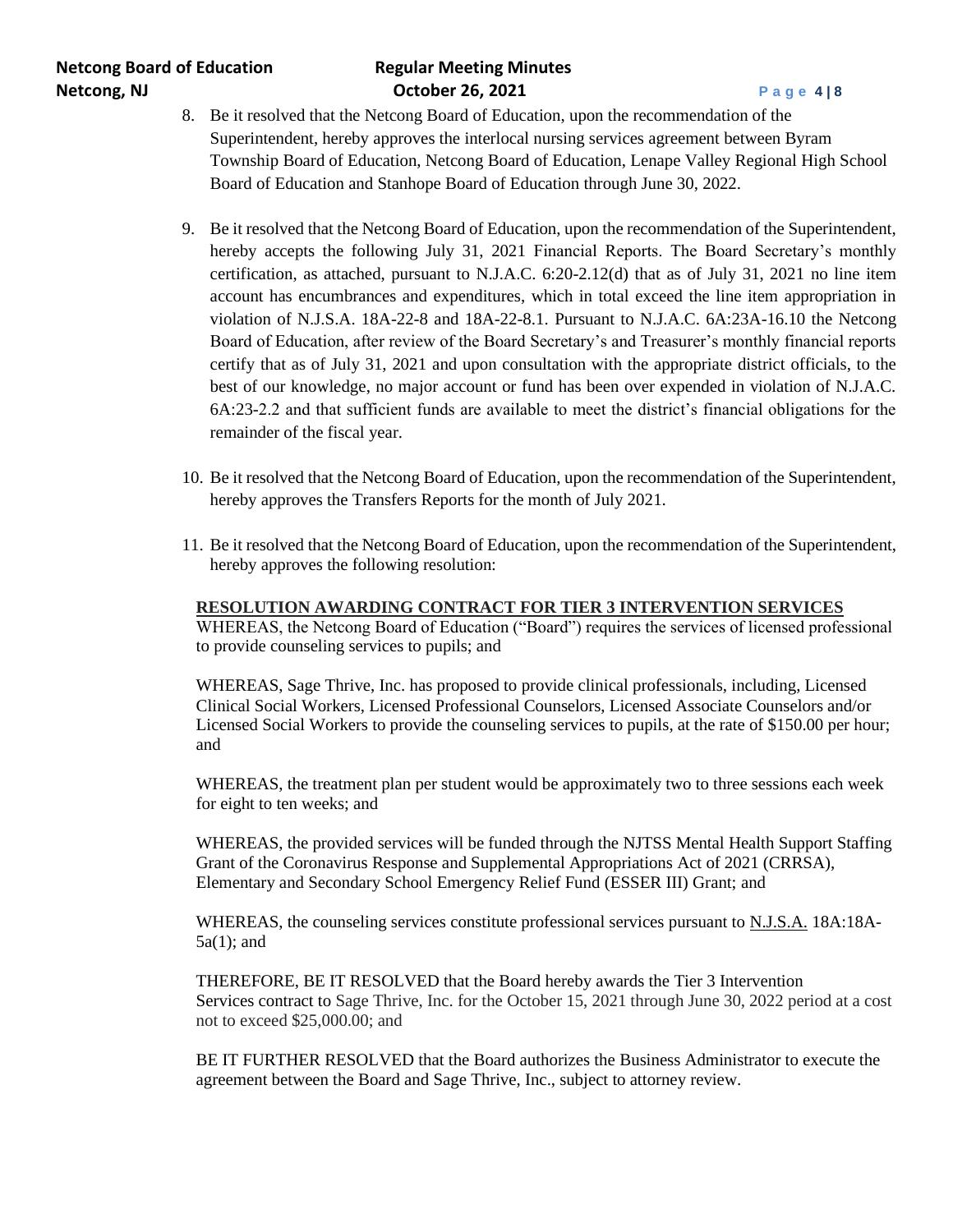12. Be it resolved that the Netcong Board of Education, upon the recommendation of the Superintendent, hereby approves the **REVISED** 2021-2022 Tuition Contract Agreement between the Netcong Board of Education and Lake Drive School/Mountain Lakes Board of Education, Mountain Lakes, NJ for Student #33421720 to be funded by the General Fund 11-000-100-562

#### **Roll Call**

**Mr. Barbero – Yes 3-12, Abstain 1-2; Mr. Kranz – Yes; Mrs. Lapsley – Yes; Mr. Morton – Yes; Ms. Santalucia - Yes; Mr. Stevens – Yes; Mrs. Dalesandro – Yes**

#### ➢ **Curriculum/Instruction**

## **Ms. Santalucia gave the committee report On a motion by Ms. Santalucia, seconded by Mr. Morton that resolutions #1-6 be approved as presented:**

- 1. Be it resolved that the Netcong Board of Education, upon the recommendation of the Superintendent, hereby approves the submission of the 2022-2027 Preschool Operational Plan.
- 2. Be it resolved that the Netcong Board of Education, upon the recommendation of the Superintendent, hereby approves the annual submission of the HIB School Self-Assessment for Determining Grades for the 2020- 2021 school year to the NJDOE.
- 3. Be it resolved that the Netcong Board of Education, upon the recommendation of the Superintendent, hereby approves the following Professional Development:

| <b>Date</b>      | <b>Name</b>      | <b>Workshop/Conference</b>      | <b>Location</b> | Cost                |
|------------------|------------------|---------------------------------|-----------------|---------------------|
| $a.11/15-$       | Brianna Costello | Responding to Texts: Supporting | Virtual         | Workshop - \$650.00 |
| 11/17/21         |                  | Readers' Comprehension          |                 | Mileage - \$0.00    |
| b. 11/4/21       | Lisa Clark       | Handwriting Without Tears-Print | Virtual         | Workshop - \$275.00 |
|                  |                  | $K-2$                           |                 | Mileage - \$0.00    |
| c. $11/18/21$ ,  | Kurt Ceresnak    | The TMI Education Leadership    | Virtual         | Workshop - \$249.00 |
| 1/12/22,2/10/22, |                  | Co-Op: Advancing Individual     |                 | Mileage - \$0.00    |
| 3/9/22, 4/6/22,  |                  | Leadership Development          |                 |                     |
| 5/4/22           |                  | (Practicing Leaders Cohort)     |                 |                     |
| d. $11/4/21$     | Paul Stabile     | Lead Renovation Repair &        | Mt. Olive       | Workshop - \$0.00   |
|                  |                  | Painting                        | High School     | Mileage - \$1.37    |
|                  |                  |                                 | Flanders, NJ    |                     |
| e. $10/27/21$    | Jacqueline       | Regional Schools Music Staff    | Adam's          | Workshop - \$0.00   |
|                  | <b>Burkat</b>    |                                 | Restaurant      | Mileage - \$0.00    |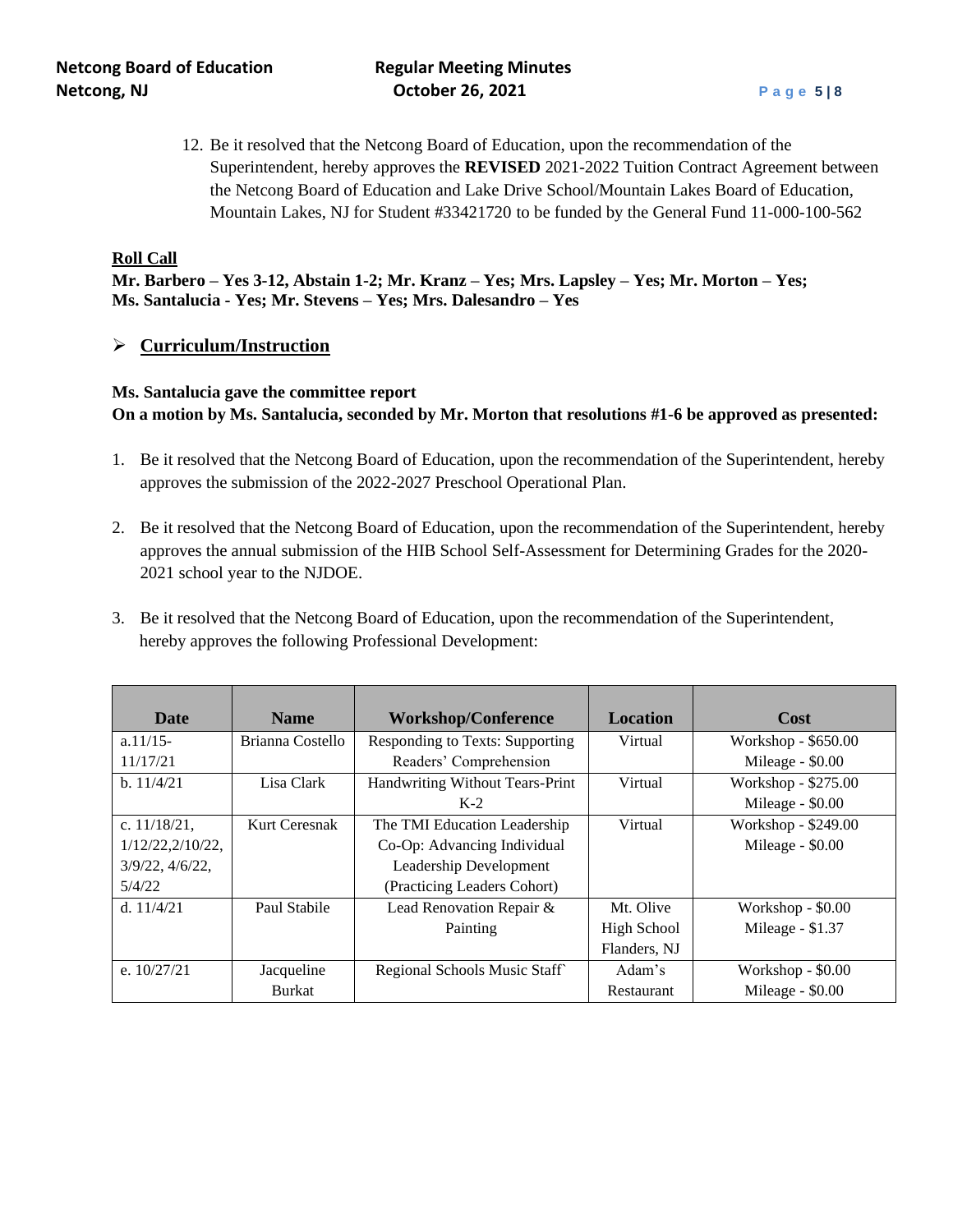4. Be it resolved that the Netcong Board of Education, upon the recommendation of the Superintendent, hereby approves the following Field Trips for the 2021-2022 school year:

| <b>Date</b> | <b>Name of Field Trip</b> | <b>Location</b> | <b>Grade</b> | <b>Chaperone</b>        | Cost               |
|-------------|---------------------------|-----------------|--------------|-------------------------|--------------------|
| a.10/27/21  | Walking Trip – Netcong    | Netcong         | 4,6,7        | A.Evans                 | \$0.00             |
|             | Police                    | Police Dept.    |              |                         |                    |
| b.11/12/21  | Walking Trip – Food       | St. Michael's   | 4,6,7        | A.Evans                 | \$0.00             |
|             | Pantry                    | Church          |              |                         |                    |
| c.6/2/2022  | The Education Program at  | Fort Hancock,   | 5            | C.Collins/              | \$250/trip         |
|             | the Sea Grant Consortium  | NJ              |              | B. Costello/C. Vittitow | TBD/transportation |
|             |                           |                 |              | $+6$ parents TBD        |                    |

- 5. Be it resolved that the Netcong Board of Education hereby affirms the Superintendent's finding of school year 2021-2022 HIB #21-22-01 and HIB#21-22-02
- 6. Be it resolved that the Netcong Board of Education, upon the recommendation of the Superintendent, hereby approves the following Professional Development:

| Date         | <b>Name</b>   | <b>Workshop/Conference</b> | <b>Location</b> | <b>Cost</b>         |
|--------------|---------------|----------------------------|-----------------|---------------------|
| a. $11/11$ - | Alexis Dausch | Reflect-Reimagine-Reset    | Champion, PA    | Workshop - \$205.00 |
| 11/12/21     |               | Society of Health &        |                 | Mileage - \$198.80  |
|              |               | <b>Physical Educators</b>  |                 |                     |

#### **Roll Call**

**Mr. Barbero – Yes; Mr. Kranz – Yes; Mrs. Lapsley – Yes; Mr. Morton – Yes; Ms. Santalucia – Yes; Mr. Stevens – Yes; Mrs. Dalesandro – Yes**

## ➢ **Personnel**

## **Mr. Morton gave the committee report On a motion by Mr. Morton, seconded by Mr. Barbero that resolutions #1-2 be approved as presented:**

- 1. Be it resolved that the Netcong Board of Education, upon the recommendation of the Superintendent, hereby approves the hiring of Mahender Gaith as a Substitute Teacher, for the 2021-2022 school year, at the rate of \$85 per day for the first 10 days and \$95 per day, thereafter, pending an Office of Student Protection background check approval.
- 2. Be it resolved that the Netcong Board of Education, upon the recommendation of the Superintendent, hereby approves the following staff members to attend meetings of the Early Childhood Advisory Council after school hours:

| <b>NAME</b> |           | <b>Funds</b>      |
|-------------|-----------|-------------------|
| G. Brennan  | \$35/hour | <b>PSEA Funds</b> |
| K. Krasnick | \$35/hour | <b>PSEA Funds</b> |
| L. Tracy    | \$35/hour | <b>PSEA Funds</b> |
| D. Yaeger   | \$35/hour | <b>PSEA Funds</b> |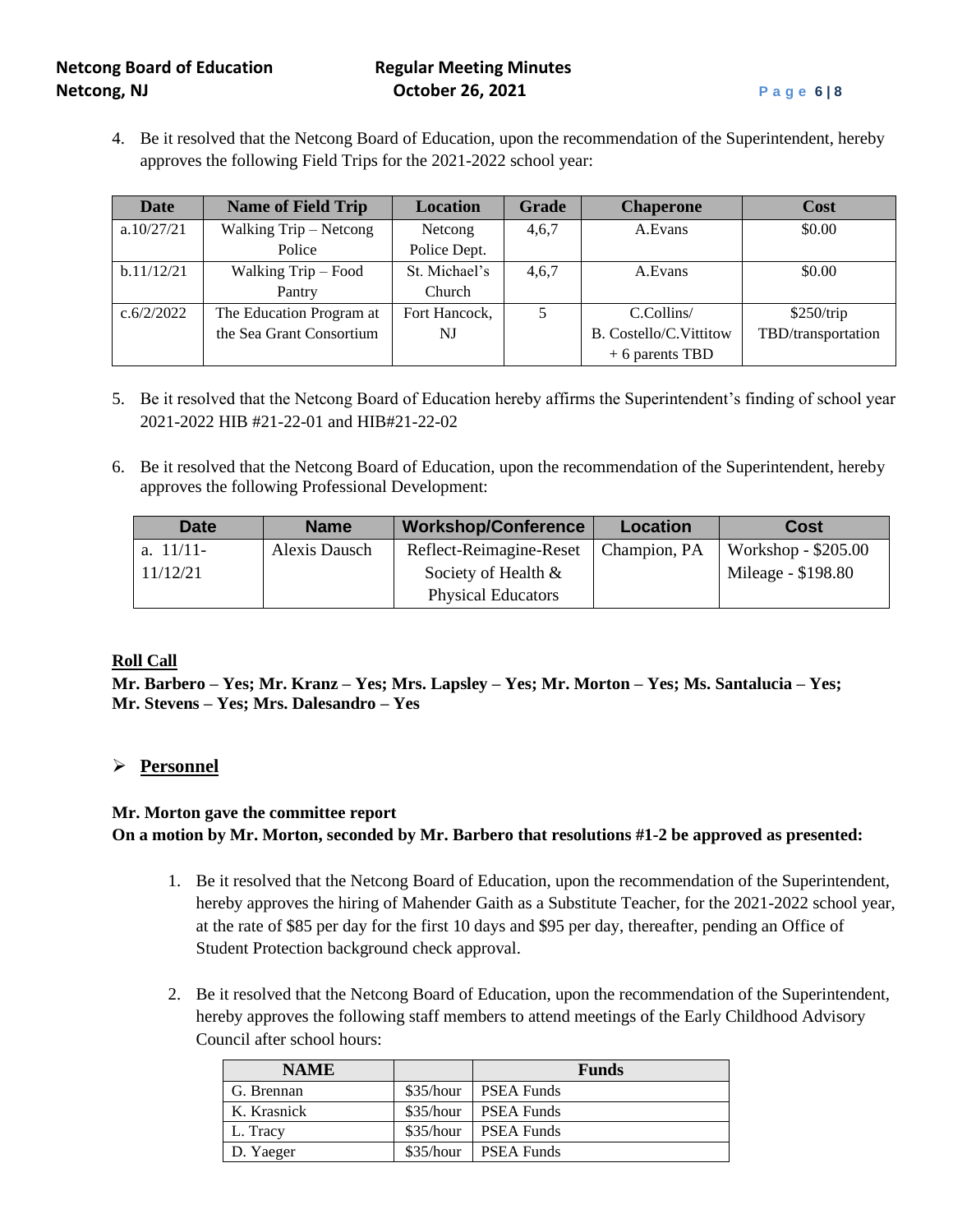#### **Roll Call**

**Mr. Barbero – Yes; Mr. Kranz – Yes; Mrs. Lapsley – Yes; Mr. Morton – Yes; Ms. Santalucia – Yes; Mr. Stevens – Yes; Mrs. Dalesandro – Yes**

#### ➢ **Facilities and Operations**

### **Mr. Kranz gave the committee report On a motion by Mr. Kranz, seconded by Mr. Stevens that resolutions #1-2 be approved as presented:**

1. Be it resolved that the Netcong Board of Education, upon the recommendation of the Superintendent, hereby approves the submission of a Comprehensive Maintenance Plan and M-1 report:

**Whereas**, the Department of Education requires New Jersey School Districts to submit three-year maintenance plans documenting "required" maintenance activities for each of its public-school facilities, and

**Whereas**, the required maintenance activities as listed in the attached document for the various school facilities of the Netcong Board of Education are consistent with these requirements, and

**Whereas**, all past and planned activities are reasonable to keep school facilities open and safe for use or in their original condition and to keep their system warranties valid.

**Now Therefore Be It Resolved**, that the Netcong Board of Education hereby authorizes the School Business Administrator to submit the Comprehensive Maintenance Plan and M-1 report for the Netcong Board of Education in compliance with Department of Education requirements.

2. Be it resolved that the Netcong Board of Education, upon the recommendation of the Superintendent, hereby approves submission of the 2021-2022 Health and Safety Evaluation of School Buildings Checklist Statement of Assurance.

#### **Roll Call**

**Mr. Barbero – Yes; Mr. Kranz – Yes; Mrs. Lapsley – Yes; Mr. Morton – Yes; Ms. Santalucia – Yes; Mr. Stevens – Yes; Mrs. Dalesandro – Yes**

## **LIAISONS REPORT**

- **a.** Netcong Educational Foundation December 1<sup>st</sup> wine tasting and food paring at the Market Tavern Krispy Kreme fundraiser in November.
- **b.** Netcong PTA Trunk n Treat went well, need membership, next meeting 11/8.
- **c.** Town Council Business as usual
- **d.** Recreation Commission Annual Trunk -n- Treat went well; Halloween House contest; Holiday parade December 5
- **e.** Planning Board